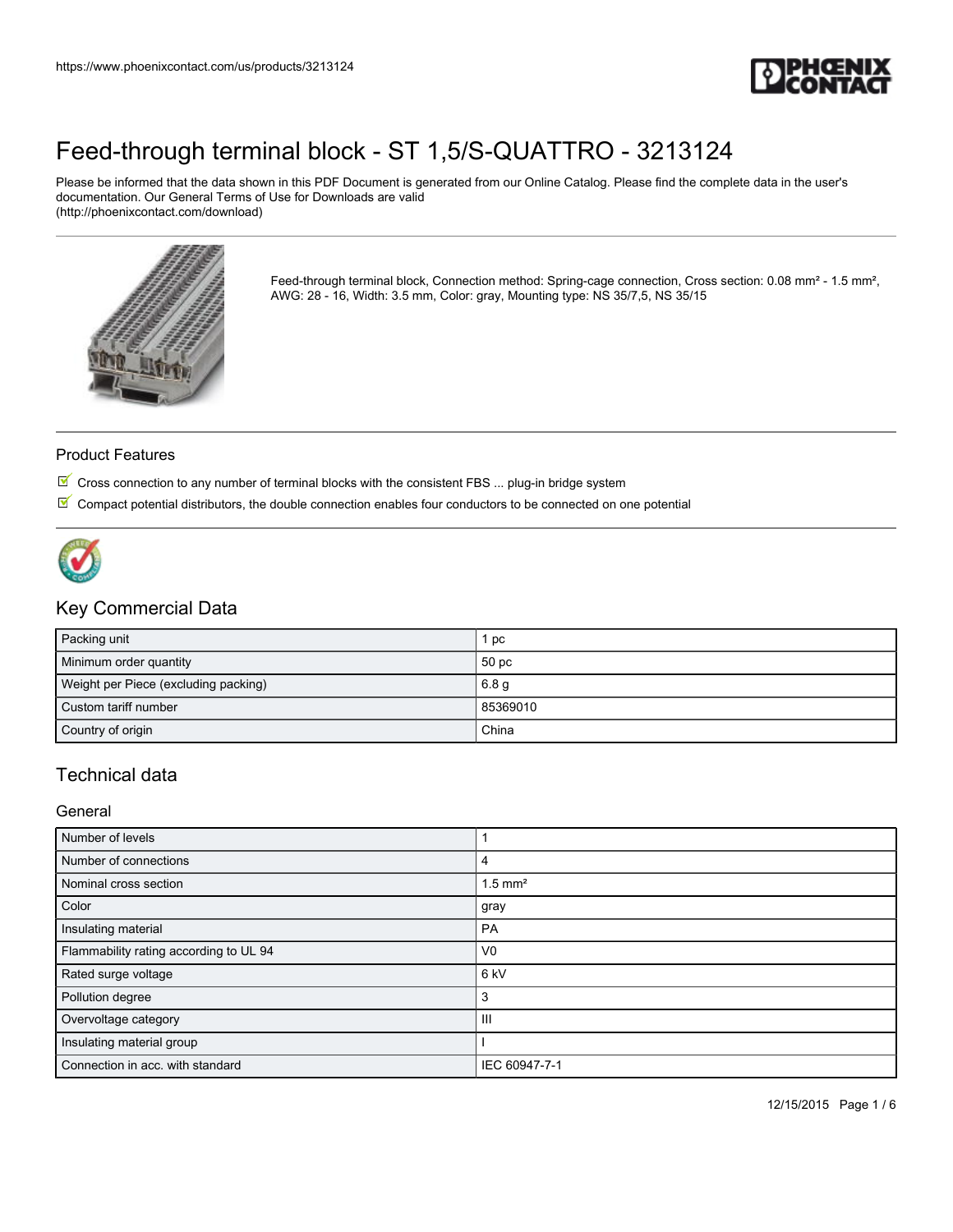

# Technical data

#### General

| Maximum load current                                                                         | 17.5 A (In case of a 1.5 mm <sup>2</sup> conductor cross section, the maximum<br>load current must not be exceeded by the total current of all connected<br>conductors.) |  |
|----------------------------------------------------------------------------------------------|--------------------------------------------------------------------------------------------------------------------------------------------------------------------------|--|
| Nominal current $I_N$                                                                        | 17.5 A (with 1.5 mm <sup>2</sup> conductor cross section)                                                                                                                |  |
| Nominal voltage $U_N$                                                                        | 500 V                                                                                                                                                                    |  |
| Open side panel                                                                              | ja                                                                                                                                                                       |  |
| Shock protection test specification                                                          | DIN EN 50274 (VDE 0660-514):2002-11                                                                                                                                      |  |
| Back of the hand protection                                                                  | guaranteed                                                                                                                                                               |  |
| Finger protection                                                                            | guaranteed                                                                                                                                                               |  |
| Result of surge voltage test                                                                 | Test passed                                                                                                                                                              |  |
| Surge voltage test setpoint                                                                  | 7.3 kV                                                                                                                                                                   |  |
| Result of power-frequency withstand voltage test                                             | Test passed                                                                                                                                                              |  |
| Power frequency withstand voltage setpoint                                                   | 1.89 kV                                                                                                                                                                  |  |
| Result of the test for mechanical stability of terminal points (5 x conductor<br>connection) | Test passed                                                                                                                                                              |  |
| Result of bending test                                                                       | Test passed                                                                                                                                                              |  |
| Bending test rotation speed                                                                  | 10 rpm                                                                                                                                                                   |  |
| Bending test turns                                                                           | 135                                                                                                                                                                      |  |
| Bending test conductor cross section/weight                                                  | $0.08$ mm <sup>2</sup> / 0.1 kg                                                                                                                                          |  |
|                                                                                              | 1.5 mm <sup>2</sup> / 0.4 kg                                                                                                                                             |  |
| Tensile test result                                                                          | Test passed                                                                                                                                                              |  |
| Conductor cross section tensile test                                                         | $0.08$ mm <sup>2</sup>                                                                                                                                                   |  |
| Tractive force setpoint                                                                      | 5N                                                                                                                                                                       |  |
| Conductor cross section tensile test                                                         | $1.5$ mm <sup>2</sup>                                                                                                                                                    |  |
| Tractive force setpoint                                                                      | 40 N                                                                                                                                                                     |  |
| Result of tight fit on support                                                               | Test passed                                                                                                                                                              |  |
| Tight fit on carrier                                                                         | <b>NS 35</b>                                                                                                                                                             |  |
| Setpoint                                                                                     | 1 N                                                                                                                                                                      |  |
| Result of voltage-drop test                                                                  | Test passed                                                                                                                                                              |  |
| Requirements, voltage drop                                                                   | $\leq$ 3.2 mV                                                                                                                                                            |  |
| Result of temperature-rise test                                                              | Test passed                                                                                                                                                              |  |
| Short circuit stability result                                                               | Test passed                                                                                                                                                              |  |
| Conductor cross section short circuit testing                                                | $1.5$ mm <sup>2</sup>                                                                                                                                                    |  |
| Short-time current                                                                           | 0.18 kA                                                                                                                                                                  |  |
| Result of aging test                                                                         | Test passed                                                                                                                                                              |  |
| Ageing test for screwless modular terminal block temperature cycles                          | 192                                                                                                                                                                      |  |
| Result of thermal test                                                                       | Test passed                                                                                                                                                              |  |
| Proof of thermal characteristics (needle flame) effective duration                           | 30 <sub>s</sub>                                                                                                                                                          |  |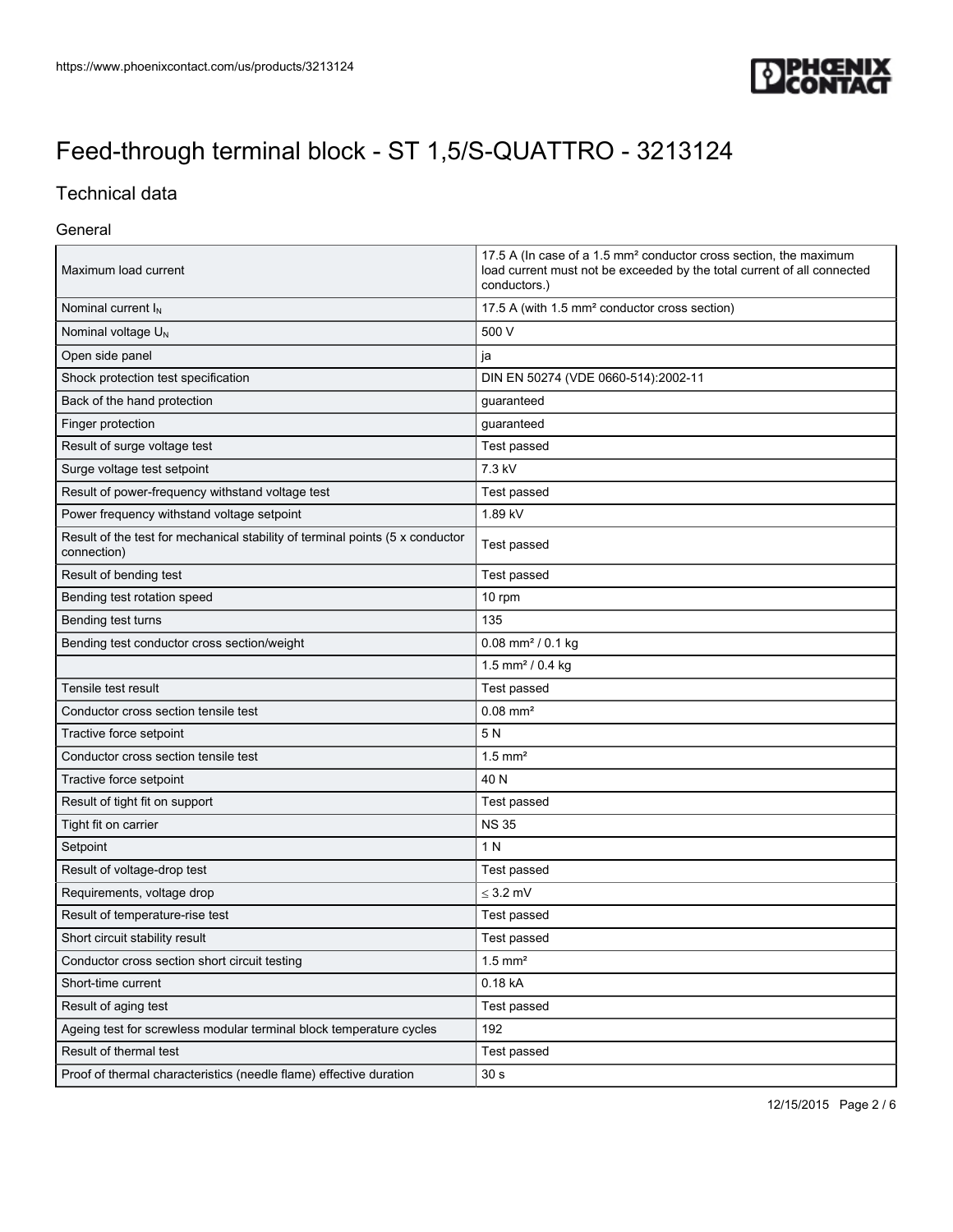

# Technical data

#### General

| Oscillation, broadband noise test result                                | Test passed                                         |  |
|-------------------------------------------------------------------------|-----------------------------------------------------|--|
| Test specification, oscillation, broadband noise                        | DIN EN 50155 (VDE 0115-200):2008-03                 |  |
| Test spectrum                                                           | Service life test category 1, class B, body mounted |  |
| Test frequency                                                          | $f_1 = 5$ Hz to $f_2 = 150$ Hz                      |  |
| <b>ASD level</b>                                                        | $0.02$ g <sup>2</sup> /Hz                           |  |
| Acceleration                                                            | 0.8 <sub>g</sub>                                    |  |
| Test duration per axis                                                  | 5h                                                  |  |
| <b>Test directions</b>                                                  | X-, Y- and Z-axis                                   |  |
| Shock test result                                                       | Test passed                                         |  |
| Test specification, shock test                                          | DIN EN 50155 (VDE 0115-200):2008-03                 |  |
| Shock form                                                              | Half-sine                                           |  |
| Acceleration                                                            | 5 g                                                 |  |
| Shock duration                                                          | 30 ms                                               |  |
| Number of shocks per direction                                          | 3                                                   |  |
| <b>Test directions</b>                                                  | X-, Y- and Z-axis (pos. and neg.)                   |  |
| Relative insulation material temperature index (Elec., UL 746 B)        | 130 °C                                              |  |
| Temperature index of insulation material (DIN EN 60216-1 (VDE 0304-21)) | 130 °C                                              |  |
| Static insulating material application in cold                          | $-60 °C$                                            |  |

#### Dimensions

| Width            | $3.5 \text{ mm}$ |
|------------------|------------------|
| End cover width  | $2.2 \text{ mm}$ |
| Length           | 72 mm            |
| Height NS 35/7,5 | 32 mm            |
| Height NS 35/15  | 39.5 mm          |

### Connection data

| Connection method                                                          | Spring-cage connection |
|----------------------------------------------------------------------------|------------------------|
| Connection in acc. with standard                                           | IEC 60947-7-1          |
| Conductor cross section solid min.                                         | $0.08$ mm <sup>2</sup> |
| Conductor cross section solid max.                                         | $1.5$ mm <sup>2</sup>  |
| Conductor cross section AWG min.                                           | 28                     |
| Conductor cross section AWG max.                                           | 16                     |
| Conductor cross section flexible min.                                      | $0.08$ mm <sup>2</sup> |
| Conductor cross section flexible max.                                      | 1.5 mm <sup>2</sup>    |
| Min. AWG conductor cross section, flexible                                 | 28                     |
| Max. AWG conductor cross section, flexible                                 | 16                     |
| Conductor cross section flexible, with ferrule without plastic sleeve min. | $0.14 \text{ mm}^2$    |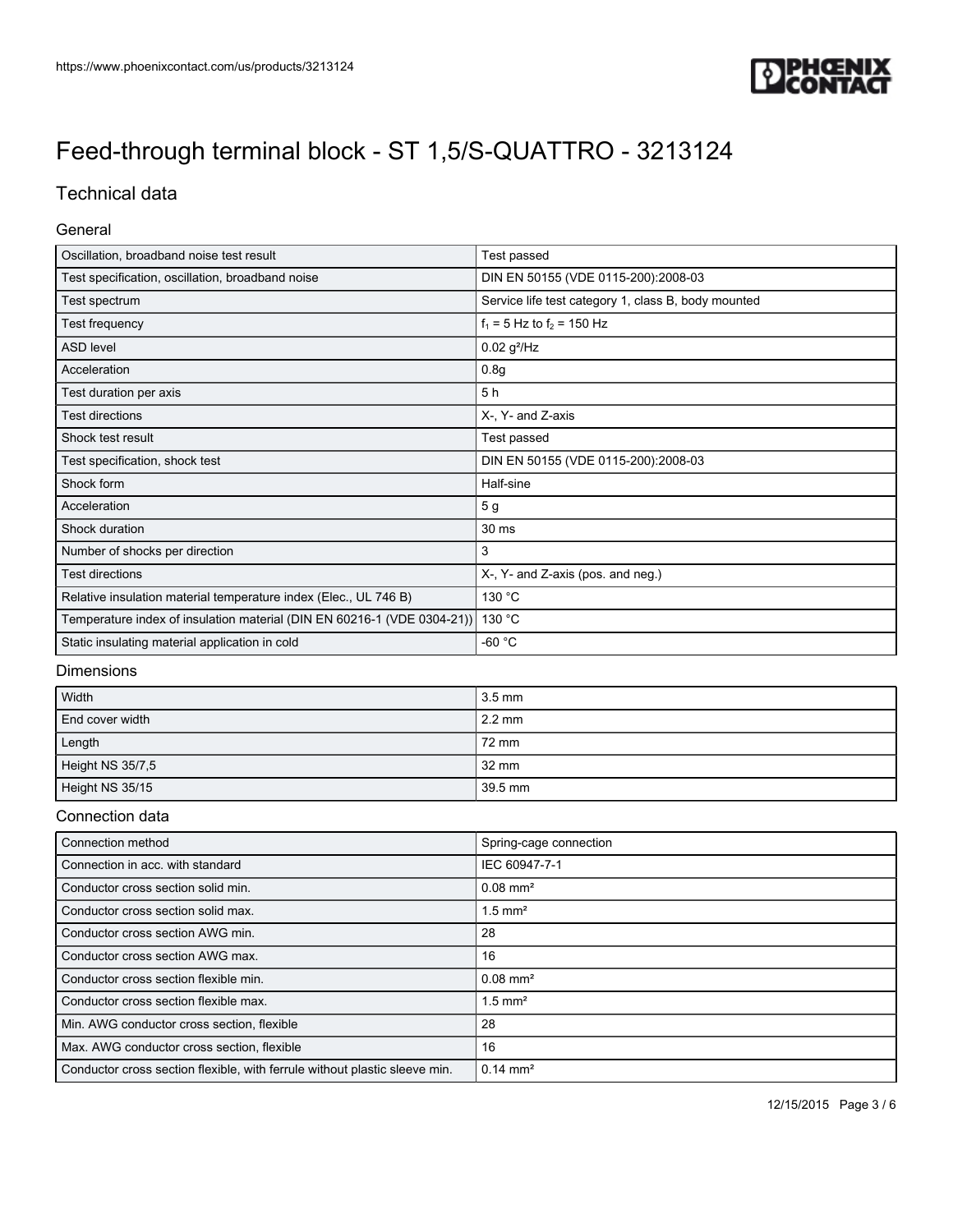

## Technical data

#### Connection data

| Conductor cross section flexible, with ferrule without plastic sleeve max. | $1.5$ mm <sup>2</sup> |
|----------------------------------------------------------------------------|-----------------------|
| Conductor cross section flexible, with ferrule with plastic sleeve min.    | $0.14 \text{ mm}^2$   |
| Conductor cross section flexible, with ferrule with plastic sleeve max.    | mm <sup>2</sup>       |
| Stripping length                                                           | 8 mm                  |
| Internal cylindrical gage                                                  | A <sub>1</sub>        |

#### Standards and Regulations

| Connection in acc. with standard       | <b>CSA</b>     |
|----------------------------------------|----------------|
|                                        | IEC 60947-7-1  |
| Flammability rating according to UL 94 | V <sub>0</sub> |

### **Classifications**

#### eCl@ss

| eCl@ss 4.0 | 27141121 |
|------------|----------|
| eCl@ss 4.1 | 27141121 |
| eCl@ss 5.0 | 27141125 |
| eCl@ss 5.1 | 27141125 |
| eCl@ss 6.0 | 27141125 |
| eCl@ss 7.0 | 27141125 |
| eCl@ss 8.0 | 27141120 |
| eCl@ss 9.0 | 27141120 |

#### ETIM

| <b>ETIM 2.0</b> | EC000897 |
|-----------------|----------|
| <b>ETIM 3.0</b> | EC000897 |
| <b>ETIM 4.0</b> | EC000897 |
| <b>ETIM 5.0</b> | EC000897 |

### UNSPSC

| UNSPSC 6.01         | 30211811 |
|---------------------|----------|
| UNSPSC 7.0901       | 39121410 |
| UNSPSC 11           | 39121410 |
| <b>UNSPSC 12.01</b> | 39121410 |
| UNSPSC 13.2         | 39121410 |

## Approvals

### Approvals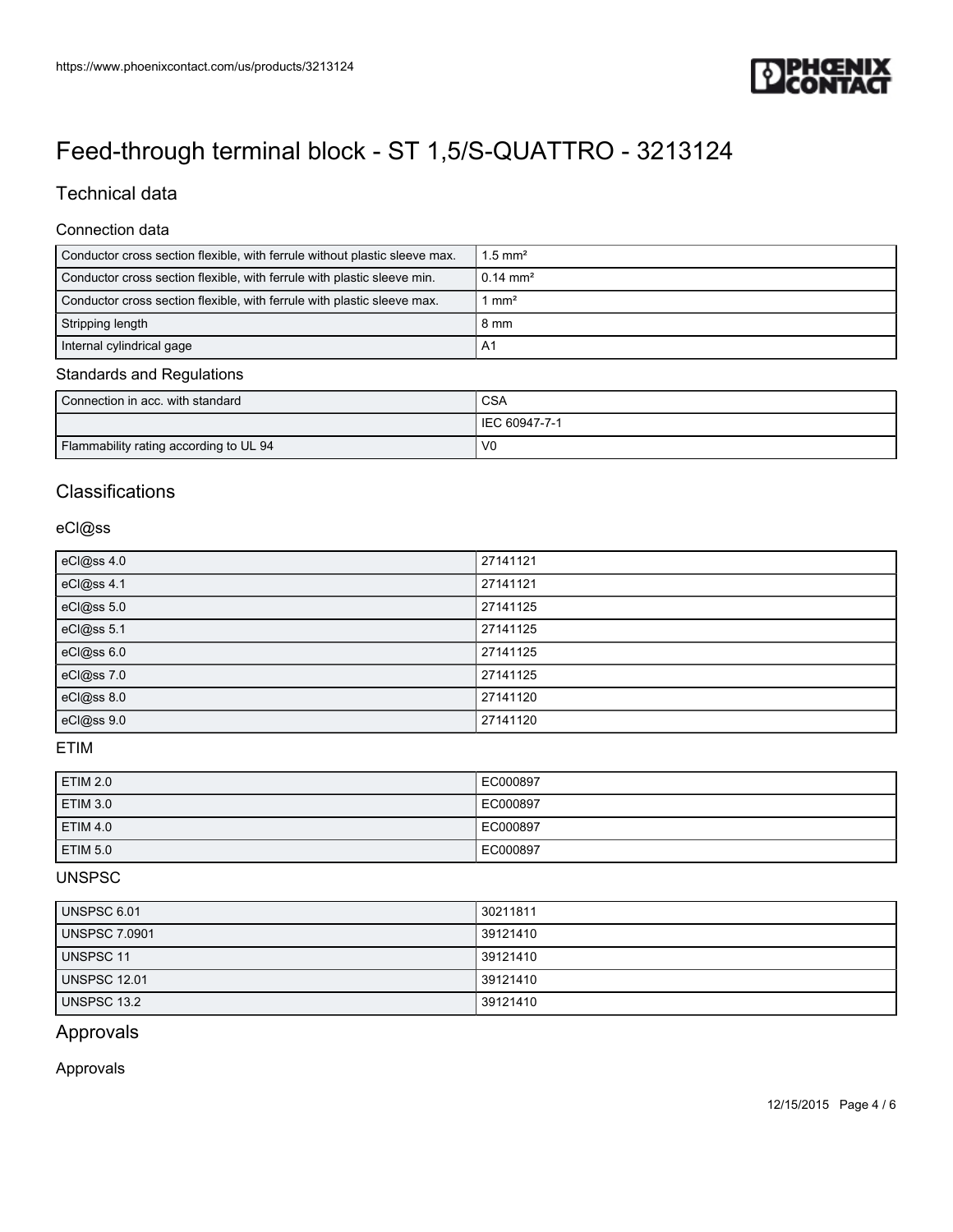

٦

1

# [Feed-through terminal block - ST 1,5/S-QUATTRO - 3213124](https://www.phoenixcontact.com/us/products/3213124)

## Approvals

#### Approvals

CSA / UL Recognized / cUL Recognized / EAC / EAC / cULus Recognized

#### Ex Approvals

Approvals submitted

#### Approval details

Г

| $_{CSA}$                   |           |             |       |
|----------------------------|-----------|-------------|-------|
|                            | ь         | $\mathbf C$ |       |
| mm <sup>2</sup> /AWG/kcmil | $28 - 16$ | 28-16       | 28-16 |
| Nominal current IN         | 10 A      | 10A         | 5 A   |
| Nominal voltage UN         | 300 V     | 300 V       | 600 V |

| UL Recognized <b>W</b>     |           |       |           |  |
|----------------------------|-----------|-------|-----------|--|
|                            | В         | U     |           |  |
| mm <sup>2</sup> /AWG/kcmil | $28 - 16$ | 28-16 | $28 - 16$ |  |
| Nominal current IN         | 10A       | 10A   | 5 A       |  |
| Nominal voltage UN         | 300 V     | 300 V | 600 V     |  |

| <b>CUL Recognized</b>      |           |           |           |  |
|----------------------------|-----------|-----------|-----------|--|
|                            | ь         | ◡         | D         |  |
| mm <sup>2</sup> /AWG/kcmil | $28 - 16$ | $28 - 16$ | $28 - 16$ |  |
| Nominal current IN         | 10 A      | 10A       | 5 A       |  |
| Nominal voltage UN         | 300 V     | 300 V     | 600 V     |  |

EAC

Г

12/15/2015 Page 5 / 6